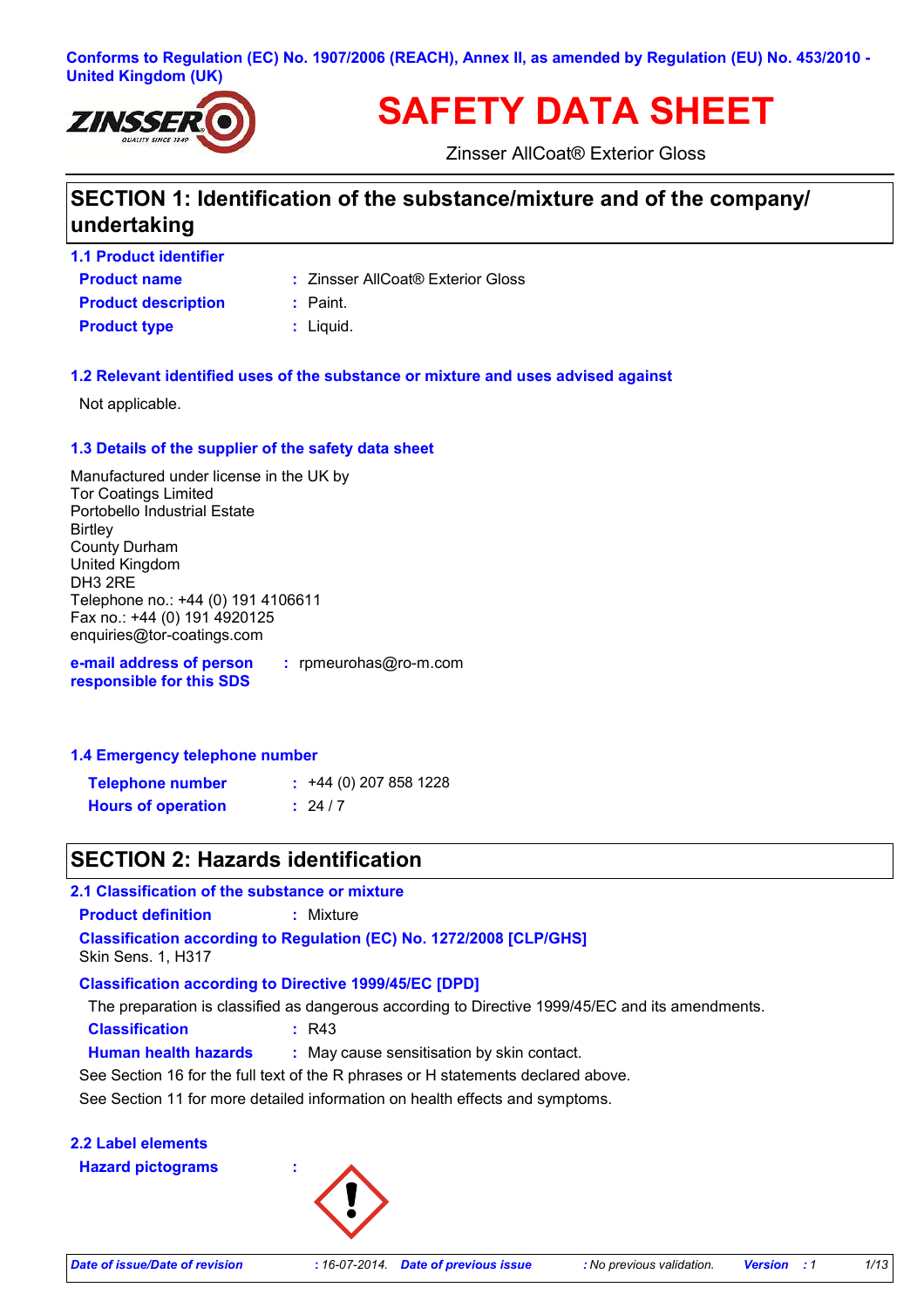# **SECTION 2: Hazards identification**

| <b>Signal word</b>                                                                                                                                              | $:$ Warning                                                                                                                                  |
|-----------------------------------------------------------------------------------------------------------------------------------------------------------------|----------------------------------------------------------------------------------------------------------------------------------------------|
| <b>Hazard statements</b>                                                                                                                                        | : May cause an allergic skin reaction.                                                                                                       |
| <b>Precautionary statements</b>                                                                                                                                 |                                                                                                                                              |
| <b>General</b>                                                                                                                                                  | : Keep out of reach of children. Read label before use. If medical advice is needed,<br>have product container or label at hand.             |
| <b>Prevention</b>                                                                                                                                               | : Avoid breathing vapour or spray. Wear protective gloves and eye protection: gloves :<br>nitrile rubber - Safety glasses with side shields. |
| <b>Response</b>                                                                                                                                                 | : IF ON SKIN: Wash with plenty of soap and water. If skin irritation or rash occurs:<br>Get medical attention.                               |
| <b>Storage</b>                                                                                                                                                  | : Not applicable.                                                                                                                            |
| <b>Disposal</b>                                                                                                                                                 | : Dispose of contents and container in accordance with all local, regional, national<br>and international regulations.                       |
| <b>Supplemental label</b><br>elements                                                                                                                           | : Not applicable.                                                                                                                            |
| <b>Annex XVII - Restrictions</b><br>on the manufacture,<br>placing on the market and<br>use of certain dangerous<br>substances, mixtures and<br><b>articles</b> | : Not applicable.                                                                                                                            |
| <b>Special packaging requirements</b>                                                                                                                           |                                                                                                                                              |
| <b>Containers to be fitted</b><br>with child-resistant<br>fastenings                                                                                            | : Not applicable.                                                                                                                            |
| <b>Tactile warning of danger</b>                                                                                                                                | : Not applicable.                                                                                                                            |
| <b>2.3 Other hazards</b>                                                                                                                                        |                                                                                                                                              |

**Other hazards which do : not result in classification** : None known.

 $\overline{\phantom{a}}$ 

# **SECTION 3: Composition/information on ingredients**

|                                                            |                                                                 |                   |                                                  | <b>Classification</b>                                                                                                                                         |             |
|------------------------------------------------------------|-----------------------------------------------------------------|-------------------|--------------------------------------------------|---------------------------------------------------------------------------------------------------------------------------------------------------------------|-------------|
| <b>Product/ingredient</b><br>name                          | <b>Identifiers</b>                                              | $\frac{9}{6}$     | 67/548/EEC                                       | <b>Regulation (EC) No.</b><br>1272/2008 [CLP]                                                                                                                 | <b>Type</b> |
| (2-methoxymethylethoxy)<br>propanol                        | REACH#:<br>01-2119450011-60<br>EC: 252-104-2<br>CAS: 34590-94-8 | $1 - 5$           | Not classified.                                  | Not classified.                                                                                                                                               | $[2]$       |
| 4,5-dichloro-2-octyl-2H- EC: 264-843-8<br>isothiazol-3-one | CAS: 64359-81-5                                                 | $0.03 -$<br>< 2.5 | Xn; R21/22<br>C; R34<br>Xi; R37<br>R43<br>N; R50 | Acute Tox. 4, H302<br>Acute Tox. 3, H331<br>Skin Corr. 1B, H314<br>Eye Dam. 1, H318<br>Skin Sens. 1, H317<br>Aquatic Acute 1, H400<br>Aquatic Chronic 1, H410 | $[1]$       |
| bronopol (INN)                                             | EC: 200-143-0<br>CAS: 52-51-7<br>Index: 603-085-00-8            | < 0.1             | Xn; R21/22<br>Xi; R41, R37/38<br>N; R50          | Acute Tox. 3, H301<br>Acute Tox. 2, H310<br>Skin Irrit. 2, H315<br>Eye Dam. 1, H318<br>STOT SE 3, H335<br>Aquatic Acute 1, H400                               | $[1]$       |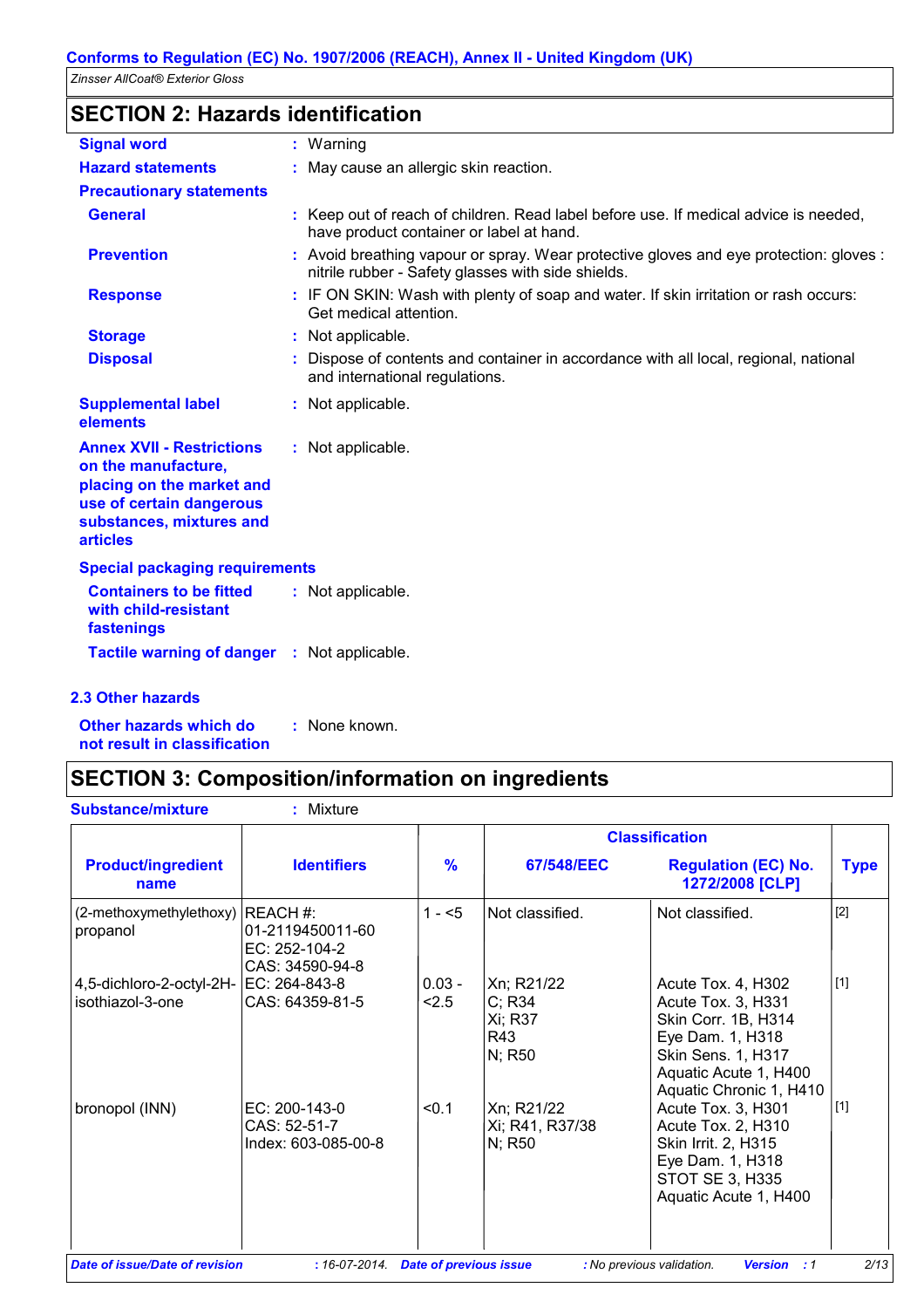### **SECTION 3: Composition/information on ingredients**

|  | <b>See Section 16 for</b><br>the full text of the $R-$ full text of the H<br>phrases declared<br>⊧above. | <b>See Section 16 for the</b><br>⊺statements declared<br>above. |
|--|----------------------------------------------------------------------------------------------------------|-----------------------------------------------------------------|
|--|----------------------------------------------------------------------------------------------------------|-----------------------------------------------------------------|

There are no additional ingredients present which, within the current knowledge of the supplier and in the concentrations applicable, are classified as hazardous to health or the environment, are PBTs or vPvBs or have been assigned a workplace exposure limit and hence require reporting in this section.

Type

[1] Substance classified with a health or environmental hazard

[2] Substance with a workplace exposure limit

[3] Substance meets the criteria for PBT according to Regulation (EC) No. 1907/2006, Annex XIII

[4] Substance meets the criteria for vPvB according to Regulation (EC) No. 1907/2006, Annex XIII

[5] Substance of equivalent concern

Occupational exposure limits, if available, are listed in Section 8.

### **SECTION 4: First aid measures**

#### **4.1 Description of first aid measures**

| <b>General</b>                    | : In all cases of doubt, or when symptoms persist, seek medical attention. Never give<br>anything by mouth to an unconscious person. If unconscious, place in recovery<br>position and seek medical advice.                                                              |
|-----------------------------------|--------------------------------------------------------------------------------------------------------------------------------------------------------------------------------------------------------------------------------------------------------------------------|
| <b>Eye contact</b>                | : Check for and remove any contact lenses. Immediately flush eyes with running<br>water for at least 15 minutes, keeping eyelids open. Seek immediate medical<br>attention.                                                                                              |
| <b>Inhalation</b>                 | : Remove to fresh air. Keep person warm and at rest. If not breathing, if breathing is<br>irregular or if respiratory arrest occurs, provide artificial respiration or oxygen by<br>trained personnel.                                                                   |
| <b>Skin contact</b>               | : Remove contaminated clothing and shoes. Wash skin thoroughly with soap and<br>water or use recognised skin cleanser. Do NOT use solvents or thinners.                                                                                                                  |
| <b>Ingestion</b>                  | : If swallowed, seek medical advice immediately and show the container or label.<br>Keep person warm and at rest. Do NOT induce vomiting.                                                                                                                                |
| <b>Protection of first-aiders</b> | : No action shall be taken involving any personal risk or without suitable training. It<br>may be dangerous to the person providing aid to give mouth-to-mouth resuscitation.<br>Wash contaminated clothing thoroughly with water before removing it, or wear<br>gloves. |

#### **4.2 Most important symptoms and effects, both acute and delayed**

There are no data available on the mixture itself. See Sections 2 and 3 for details.

Repeated or prolonged contact with the mixture may cause removal of natural fat from the skin, resulting in nonallergic contact dermatitis and absorption through the skin.

If splashed in the eyes, the liquid may cause irritation and reversible damage.

This takes into account, where known, delayed and immediate effects and also chronic effects of components from short-term and long-term exposure by oral, inhalation and dermal routes of exposure and eye contact.

Contains 4,5-dichloro-2-octyl-2H-isothiazol-3-one. May produce an allergic reaction.

### **Notes to physician** : Treat symptomatically. Contact poison treatment specialist immediately if large in the symptomatically. **4.3 Indication of any immediate medical attention and special treatment needed**

quantities have been ingested or inhaled.

**Specific treatments :** No specific treatment.

See toxicological information (Section 11)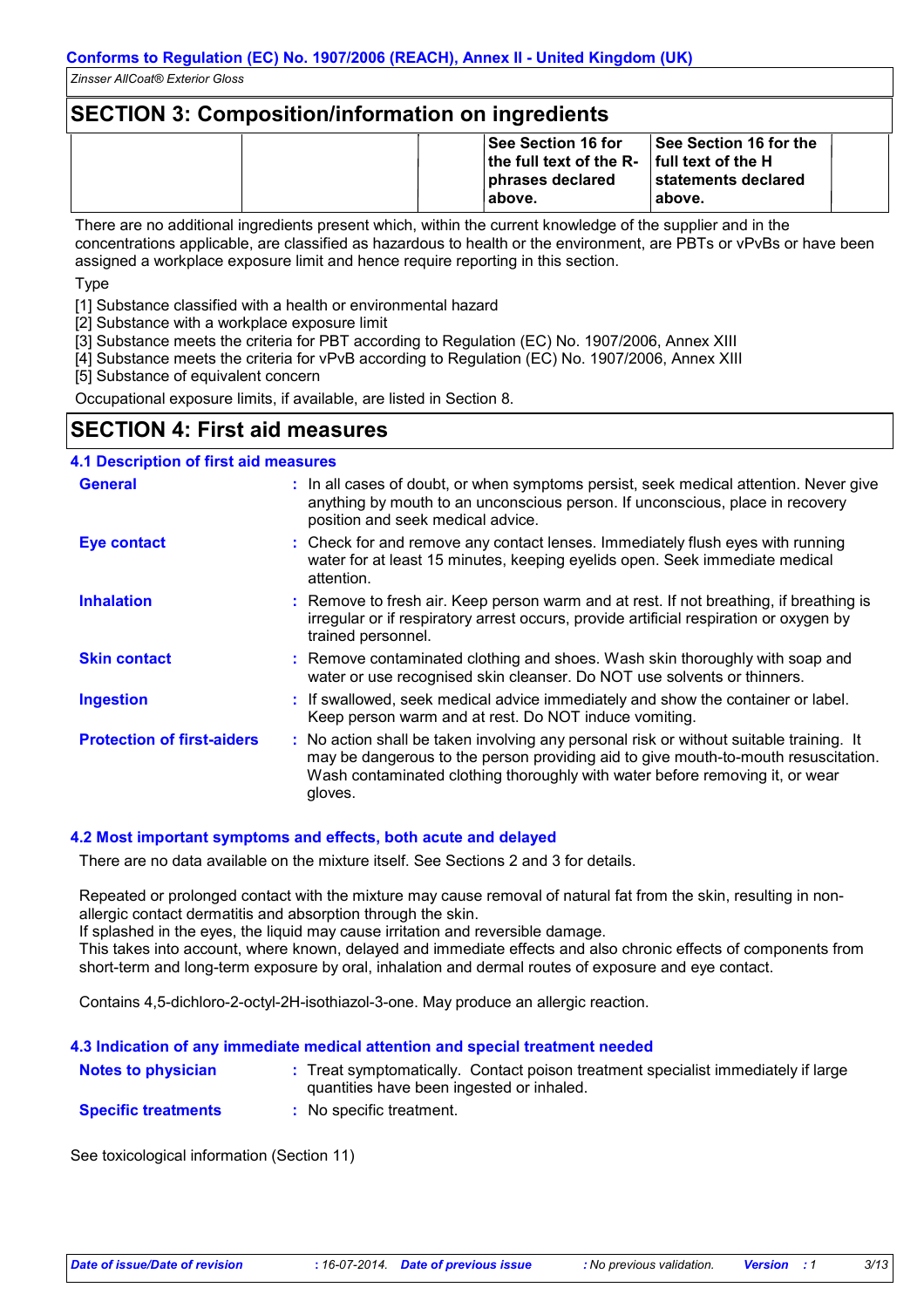# **SECTION 5: Firefighting measures**

| 5.1 Extinguishing media                                   |                                                                                                                              |
|-----------------------------------------------------------|------------------------------------------------------------------------------------------------------------------------------|
| <b>Suitable extinguishing</b><br>media                    | : Recommended: alcohol-resistant foam, $CO2$ , powders, water spray.                                                         |
| <b>Unsuitable extinguishing</b><br>media                  | : Do not use water jet.                                                                                                      |
| 5.2 Special hazards arising from the substance or mixture |                                                                                                                              |
| <b>Hazards from the</b><br>substance or mixture           | : Fire will produce dense black smoke. Exposure to decomposition products may<br>cause a health hazard.                      |
| <b>Hazardous thermal</b><br>decomposition products        | : Decomposition products may include the following materials: carbon monoxide,<br>carbon dioxide, smoke, oxides of nitrogen. |
| <b>5.3 Advice for firefighters</b>                        |                                                                                                                              |
| <b>Special protective actions</b><br>for fire-fighters    | : Cool closed containers exposed to fire with water. Do not release runoff from fire to<br>drains or watercourses.           |
| <b>Special protective</b><br>equipment for fire-fighters  | : Appropriate breathing apparatus may be required.                                                                           |
| <b>Additional information</b>                             | : No unusual hazard if involved in a fire.                                                                                   |

# **SECTION 6: Accidental release measures**

|                                                                        | 6.1 Personal precautions, protective equipment and emergency procedures                                                                                                                                                                                                            |
|------------------------------------------------------------------------|------------------------------------------------------------------------------------------------------------------------------------------------------------------------------------------------------------------------------------------------------------------------------------|
| For non-emergency<br>personnel                                         | : Exclude sources of ignition and ventilate the area. Avoid breathing vapour or mist.<br>Refer to protective measures listed in sections 7 and 8.                                                                                                                                  |
| For emergency responders                                               | : If specialised clothing is required to deal with the spillage, take note of any<br>information in Section 8 on suitable and unsuitable materials. See also Section 8 for<br>additional information on hygiene measures.                                                          |
| <b>6.2 Environmental</b><br><b>precautions</b>                         | : Do not allow to enter drains or watercourses. If the product contaminates lakes,<br>rivers, or sewers, inform the appropriate authorities in accordance with local<br>regulations.                                                                                               |
| <b>6.3 Methods and materials</b><br>for containment and<br>cleaning up | : Contain and collect spillage with non-combustible, absorbent material e.g. sand,<br>earth, vermiculite or diatomaceous earth and place in container for disposal<br>according to local regulations (see Section 13). Preferably clean with a detergent.<br>Avoid using solvents. |
| 6.4 Reference to other<br><b>sections</b>                              | : See Section 1 for emergency contact information.<br>See Section 8 for information on appropriate personal protective equipment.<br>See Section 13 for additional waste treatment information.                                                                                    |

# **SECTION 7: Handling and storage**

| <b>7.1 Precautions for safe</b><br>handling | : Keep away from heat, sparks and flame.<br>Avoid contact with skin and eyes. Avoid the inhalation of dust, particulates, spray or<br>mist arising from the application of this mixture. Avoid inhalation of dust from<br>sanding.<br>Eating, drinking and smoking should be prohibited in areas where this material is<br>handled, stored and processed.<br>Put on appropriate personal protective equipment (see Section 8).<br>Never use pressure to empty. Container is not a pressure vessel.<br>Always keep in containers made from the same material as the original one.<br>Comply with the health and safety at work laws. Do not allow to enter drains or<br>watercourses. |
|---------------------------------------------|--------------------------------------------------------------------------------------------------------------------------------------------------------------------------------------------------------------------------------------------------------------------------------------------------------------------------------------------------------------------------------------------------------------------------------------------------------------------------------------------------------------------------------------------------------------------------------------------------------------------------------------------------------------------------------------|
|---------------------------------------------|--------------------------------------------------------------------------------------------------------------------------------------------------------------------------------------------------------------------------------------------------------------------------------------------------------------------------------------------------------------------------------------------------------------------------------------------------------------------------------------------------------------------------------------------------------------------------------------------------------------------------------------------------------------------------------------|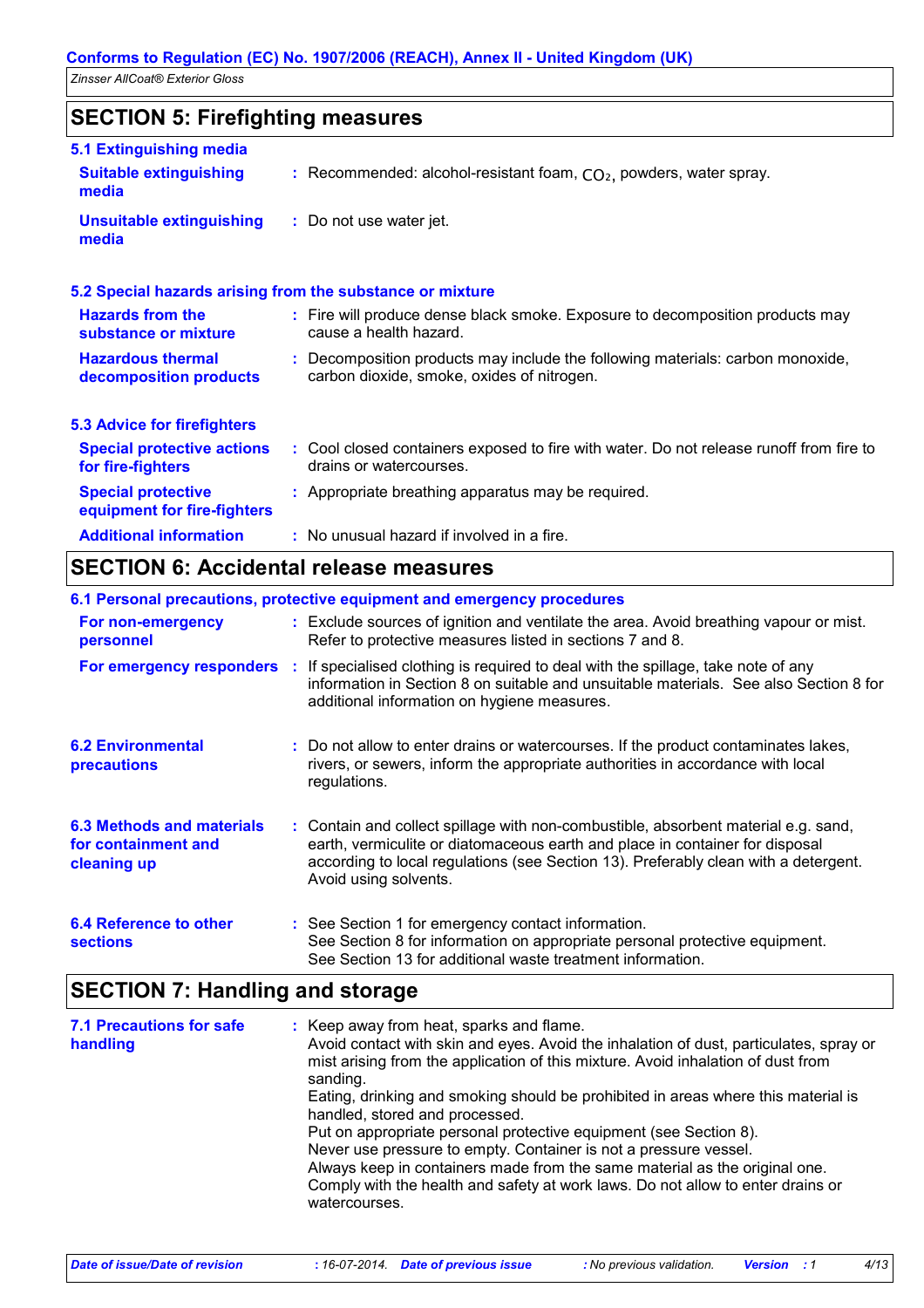# **SECTION 7: Handling and storage**

|                                                                                      | When operators, whether spraying or not, have to work inside the spray booth,<br>ventilation is unlikely to be sufficient to control particulates and solvent vapour in all<br>cases. In such circumstances they should wear a compressed air-fed respirator<br>during the spraying process and until such time as the particulates and solvent                                          |
|--------------------------------------------------------------------------------------|------------------------------------------------------------------------------------------------------------------------------------------------------------------------------------------------------------------------------------------------------------------------------------------------------------------------------------------------------------------------------------------|
|                                                                                      | vapour concentration has fallen below the exposure limits.                                                                                                                                                                                                                                                                                                                               |
| <b>7.2 Conditions for safe</b><br>storage, including any<br><b>incompatibilities</b> | : Store in accordance with local regulations.<br>Notes on joint storage<br>Keep away from: oxidising agents, strong alkalis, strong acids.<br>Additional information on storage conditions<br>Observe label precautions. Do not store below the following temperature: $0^{\circ}$ C (32 $^{\circ}$ F).<br>Store in a dry, cool and well-ventilated area. Keep away from heat and direct |
|                                                                                      | sunlight. Keep away from sources of ignition. No smoking. Prevent unauthorised<br>access. Containers that have been opened must be carefully resealed and kept<br>upright to prevent leakage.                                                                                                                                                                                            |
| 7.3 Specific end use(s)                                                              |                                                                                                                                                                                                                                                                                                                                                                                          |
| <b>Recommendations</b>                                                               | : Not available.                                                                                                                                                                                                                                                                                                                                                                         |
| Industrial sector specific<br><b>solutions</b>                                       | $:$ Not available.                                                                                                                                                                                                                                                                                                                                                                       |
|                                                                                      | <b>SECTION 8: Exposure controls/personal protection</b>                                                                                                                                                                                                                                                                                                                                  |

#### **8.1 Control parameters**

#### **Occupational exposure limits**

| <b>Product/ingredient name</b><br>(2-methoxymethylethoxy) propanol |             | <b>Exposure limit values</b>                                                                                                                                                                                                                                                                                                                                                                                                                                                                                |  |  |
|--------------------------------------------------------------------|-------------|-------------------------------------------------------------------------------------------------------------------------------------------------------------------------------------------------------------------------------------------------------------------------------------------------------------------------------------------------------------------------------------------------------------------------------------------------------------------------------------------------------------|--|--|
|                                                                    |             | EH40/2005 WELs (United Kingdom (UK), 12/2011). Absorbed<br>through skin.<br>TWA: 308 mg/m <sup>3</sup> 8 hours.<br>TWA: 50 ppm 8 hours.                                                                                                                                                                                                                                                                                                                                                                     |  |  |
| <b>Recommended monitoring</b><br>procedures                        | substances. | If this product contains ingredients with exposure limits, personal, workplace<br>atmosphere or biological monitoring may be required to determine the effectiveness<br>of the ventilation or other control measures and/or the necessity to use respiratory<br>protective equipment. Reference should be made to European Standard EN 689 for<br>methods for the assessment of exposure by inhalation to chemical agents and<br>national guidance documents for methods for the determination of hazardous |  |  |

#### **DNELs/DMELs**

| <b>Product/ingredient name</b>   | <b>Type</b> | <b>Exposure</b>         | <b>Value</b>            | <b>Population</b>                | <b>Effects</b>           |
|----------------------------------|-------------|-------------------------|-------------------------|----------------------------------|--------------------------|
| (2-methoxymethylethoxy) propanol | <b>DNEL</b> | Long term Dermal        | 65 mg/kg<br>bw/day      | Workers                          | Systemic                 |
|                                  | <b>DNEL</b> | Long term<br>Inhalation | $310 \text{ mg/m}^3$    | Workers                          | Systemic                 |
|                                  | <b>DNEL</b> | Long term Dermal        | 15 mg/kg<br>bw/day      | Consumers                        | Systemic                 |
|                                  | <b>DNEL</b> | Long term<br>Inhalation |                         | 37.2 mg/m <sup>3</sup> Consumers | Systemic                 |
|                                  | <b>DNEL</b> | Long term Oral          | 1.67 $mg/$<br>kg bw/day | Consumers                        | $\overline{\phantom{a}}$ |

#### **PNECs**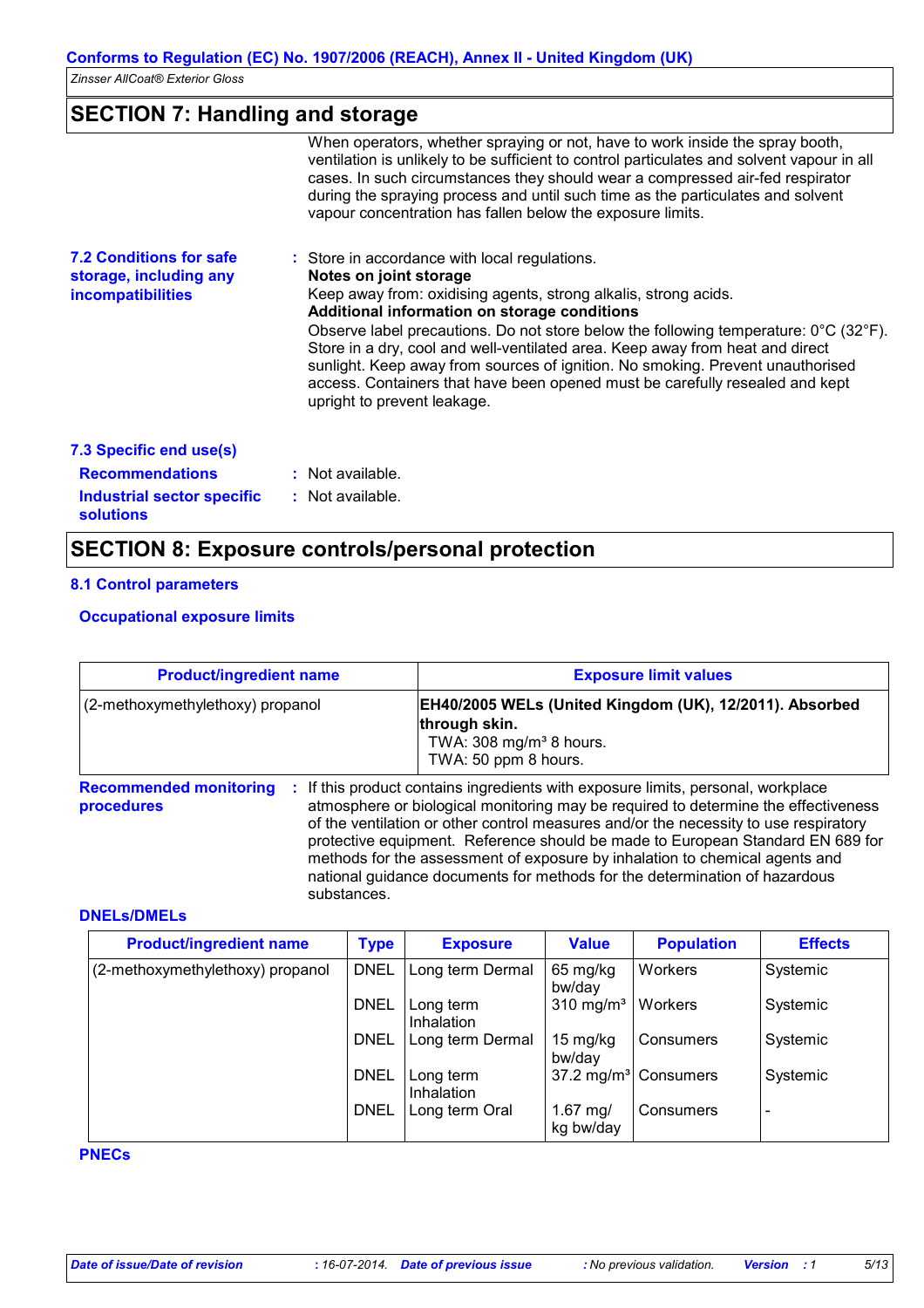# **SECTION 8: Exposure controls/personal protection**

| <b>Product/ingredient name</b>   | <b>Compartment Detail</b>                                                                                   | <b>Value</b>                                                                            | <b>Method Detail</b>                                   |
|----------------------------------|-------------------------------------------------------------------------------------------------------------|-----------------------------------------------------------------------------------------|--------------------------------------------------------|
| (2-methoxymethylethoxy) propanol | Fresh water<br>Marine<br>Fresh water sediment<br>Marine water sediment<br>Soil<br>Sewage Treatment<br>Plant | $19$ mg/l<br>$1.9$ mg/<br>70.2 mg/kg dwt<br>7.02 mg/kg dwt<br>$2.74$ mg/kg<br>4168 mg/l | <b>Assessment Factors</b><br><b>Assessment Factors</b> |

| <b>8.2 Exposure controls</b>                      |                                                                                                                                                                                                                                                                                                                                                                                                   |
|---------------------------------------------------|---------------------------------------------------------------------------------------------------------------------------------------------------------------------------------------------------------------------------------------------------------------------------------------------------------------------------------------------------------------------------------------------------|
| <b>Appropriate engineering</b><br><b>controls</b> | : Provide adequate ventilation. Where reasonably practicable, this should be<br>achieved by the use of local exhaust ventilation and good general extraction. If<br>these are not sufficient to maintain concentrations of particulates and solvent<br>vapours below the OEL, suitable respiratory protection must be worn.                                                                       |
| <b>Individual protection measures</b>             |                                                                                                                                                                                                                                                                                                                                                                                                   |
| <b>Hygiene measures</b>                           | : Wash hands, forearms and face thoroughly after handling chemical products, before<br>eating, smoking and using the lavatory and at the end of the working period.<br>Appropriate techniques should be used to remove potentially contaminated clothing.<br>Wash contaminated clothing before reusing. Ensure that eyewash stations and<br>safety showers are close to the workstation location. |
| <b>Eye/face protection</b>                        | : Safety glasses with side shields. (EN166)                                                                                                                                                                                                                                                                                                                                                       |
| <b>Skin protection</b>                            |                                                                                                                                                                                                                                                                                                                                                                                                   |
| <b>Hand protection</b>                            |                                                                                                                                                                                                                                                                                                                                                                                                   |
| combination of chemicals.                         | There is no one glove material or combination of materials that will give unlimited resistance to any individual or                                                                                                                                                                                                                                                                               |
| replacement must be followed.                     | The breakthrough time must be greater than the end use time of the product.<br>The instructions and information provided by the glove manufacturer on use, storage, maintenance and                                                                                                                                                                                                               |
| maintenance.                                      | Gloves should be replaced regularly and if there is any sign of damage to the glove material.<br>Always ensure that gloves are free from defects and that they are stored and used correctly.<br>The performance or effectiveness of the glove may be reduced by physical/chemical damage and poor                                                                                                |
| occurred.                                         | Barrier creams may help to protect the exposed areas of the skin but should not be applied once exposure has                                                                                                                                                                                                                                                                                      |
| <b>Gloves</b>                                     | : For prolonged or repeated handling, use the following type of gloves:                                                                                                                                                                                                                                                                                                                           |
|                                                   | the contract of the contract of the contract of the contract of the contract of the contract of the contract of                                                                                                                                                                                                                                                                                   |

|                               | Recommended: > 8 hours (breakthrough time): nitrile rubber                                                                                                                                                                                                                                                            |
|-------------------------------|-----------------------------------------------------------------------------------------------------------------------------------------------------------------------------------------------------------------------------------------------------------------------------------------------------------------------|
|                               | The recommendation for the type or types of glove to use when handling this<br>product is based on information from the following source:                                                                                                                                                                             |
|                               | EN 374-3 : 2003                                                                                                                                                                                                                                                                                                       |
|                               | The user must check that the final choice of type of glove selected for handling this<br>product is the most appropriate and takes into account the particular conditions of<br>use, as included in the user's risk assessment.                                                                                       |
| <b>Body protection</b>        | : Wear overalls or long sleeved shirt. (EN 467)                                                                                                                                                                                                                                                                       |
| <b>Other skin protection</b>  | : Appropriate footwear and any additional skin protection measures should be<br>selected based on the task being performed and the risks involved and should be<br>approved by a specialist before handling this product.                                                                                             |
| <b>Respiratory protection</b> | : If workers are exposed to concentrations above the exposure limit, they must use<br>appropriate, certified respirators.                                                                                                                                                                                             |
|                               | Dry sanding, flame cutting and/or welding of the dry paint film will give rise to dust<br>and/or hazardous fumes. Wet sanding/flatting should be used wherever possible. If<br>exposure cannot be avoided by the provision of local exhaust ventilation, suitable<br>respiratory protective equipment should be used. |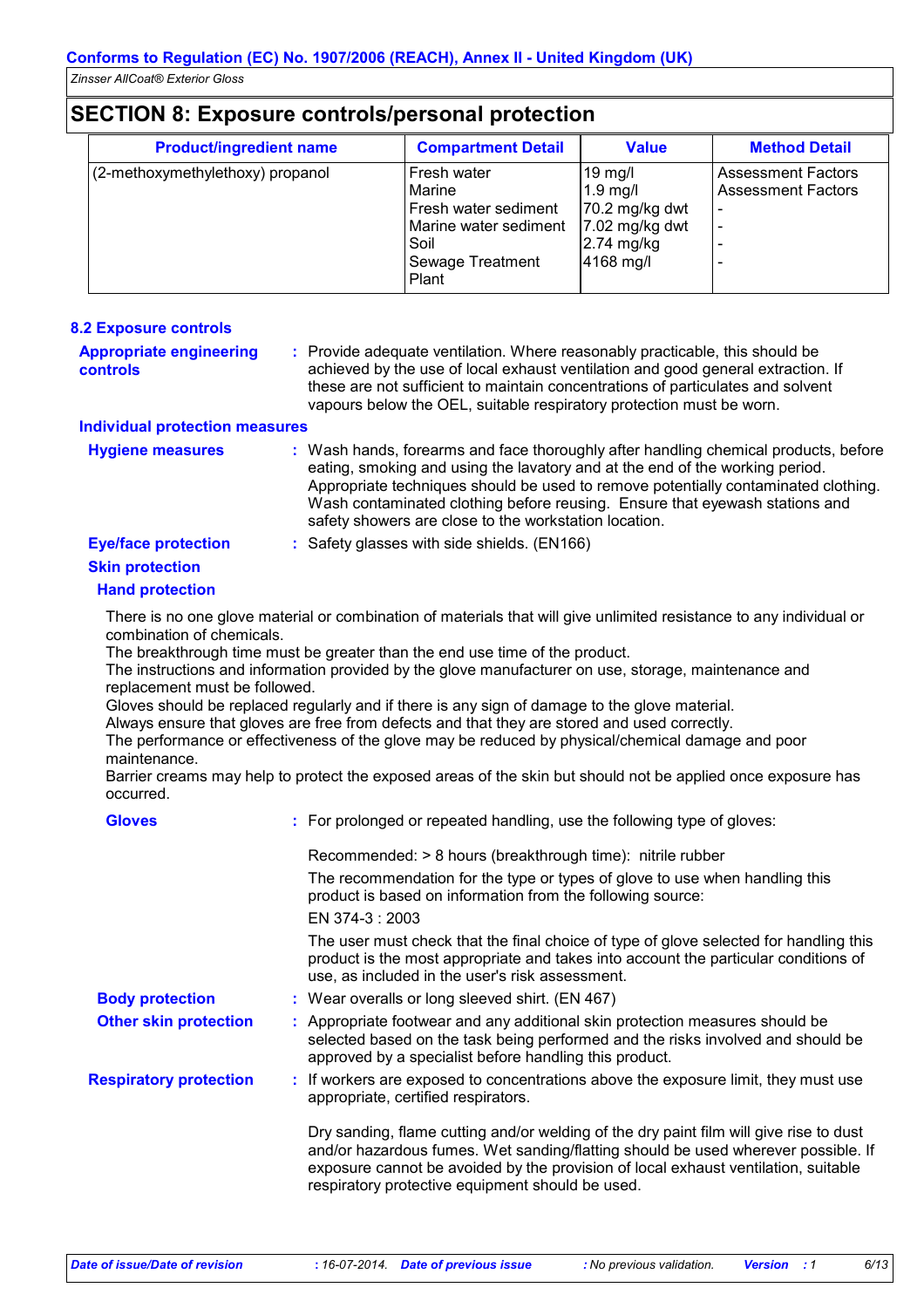# **SECTION 8: Exposure controls/personal protection**

Respirator selection must be based on known or anticipated exposure levels, the hazards of the product and the safe working limits of the selected respirator. Recommended: organic vapour (Type A) and particulate filter (EN 141).

**controls**

**Environmental exposure :** Do not allow to enter drains or watercourses.

### **SECTION 9: Physical and chemical properties**

# **9.1 Information on basic physical and chemical properties**

| <b>Appearance</b>                                                 |                                                                                                                                                                                                                                                      |
|-------------------------------------------------------------------|------------------------------------------------------------------------------------------------------------------------------------------------------------------------------------------------------------------------------------------------------|
| <b>Physical state</b>                                             | : Liquid.                                                                                                                                                                                                                                            |
| <b>Colour</b>                                                     | : Various                                                                                                                                                                                                                                            |
| <b>Odour</b>                                                      | : Not available.                                                                                                                                                                                                                                     |
| pH                                                                | : 8 to 9 [Basic.]                                                                                                                                                                                                                                    |
| <b>Melting point/freezing point</b>                               | $: 0^{\circ}$ C                                                                                                                                                                                                                                      |
| <b>Initial boiling point and</b><br>boiling range                 | $: >100^{\circ}$ C                                                                                                                                                                                                                                   |
| <b>Flash point</b>                                                | [Product does not sustain combustion.]                                                                                                                                                                                                               |
| <b>Evaporation rate</b>                                           | $:$ <1 (butyl acetate = 1)                                                                                                                                                                                                                           |
| <b>Flammability (solid, gas)</b>                                  | : Non-flammable in the presence of the following materials or conditions: open<br>flames, sparks and static discharge, heat and shocks and mechanical impacts.<br>Non-flammable but will burn on prolonged exposure to flame or high<br>temperature. |
| <b>Burning time</b>                                               | : Not applicable.                                                                                                                                                                                                                                    |
| <b>Burning rate</b>                                               | : Not applicable.                                                                                                                                                                                                                                    |
| <b>Upper/lower flammability or</b><br>explosive limits            | : Not applicable.                                                                                                                                                                                                                                    |
| <b>Vapour pressure</b>                                            | : Not available.                                                                                                                                                                                                                                     |
| <b>Vapour density</b>                                             | : $>1$ [Air = 1]                                                                                                                                                                                                                                     |
| <b>Relative density</b>                                           | $: 1.03$ to 1.27                                                                                                                                                                                                                                     |
| <b>Solubility(ies)</b>                                            | : Soluble in the following materials: cold water and hot water.<br>Very slightly soluble in the following materials: methanol and acetone.                                                                                                           |
| <b>Solubility in water</b>                                        | : Not available.                                                                                                                                                                                                                                     |
| <b>Partition coefficient: n-octanol/: Not available.</b><br>water |                                                                                                                                                                                                                                                      |
| <b>Auto-ignition temperature</b>                                  | : Not available.                                                                                                                                                                                                                                     |
| <b>Decomposition temperature</b>                                  | : Not available.                                                                                                                                                                                                                                     |
| <b>Viscosity</b>                                                  | : Not available.                                                                                                                                                                                                                                     |
| <b>Explosive properties</b>                                       | : Not applicable.                                                                                                                                                                                                                                    |
| <b>Oxidising properties</b>                                       | : Not available.                                                                                                                                                                                                                                     |

#### **9.2 Other information**

No additional information.

### **SECTION 10: Stability and reactivity**

| <b>10.1 Reactivity</b>                            | : No specific test data related to reactivity available for this product or its ingredients. |
|---------------------------------------------------|----------------------------------------------------------------------------------------------|
| <b>10.2 Chemical stability</b>                    | : Stable under recommended storage and handling conditions (see Section 7).                  |
| <b>10.3 Possibility of</b><br>hazardous reactions | : Under normal conditions of storage and use, hazardous reactions will not occur.            |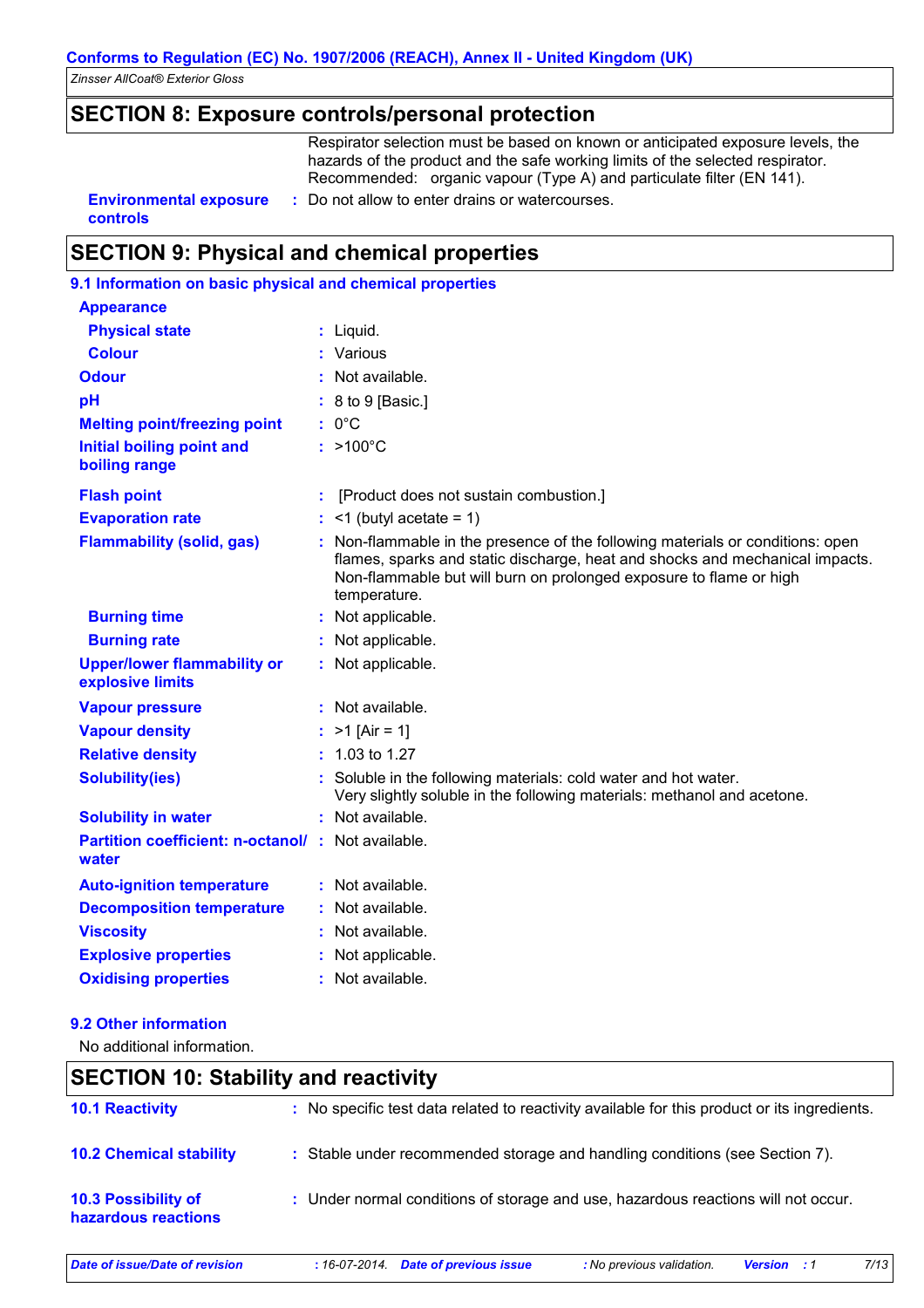### **SECTION 10: Stability and reactivity**

| <b>10.4 Conditions to avoid</b>                 | : When exposed to high temperatures may produce hazardous decomposition<br>products.                                                                                                          |
|-------------------------------------------------|-----------------------------------------------------------------------------------------------------------------------------------------------------------------------------------------------|
| <b>10.5 Incompatible materials</b>              | Keep away from the following materials to prevent strong exothermic reactions:<br>oxidising agents, strong alkalis, strong acids.                                                             |
| <b>10.6 Hazardous</b><br>decomposition products | : Under normal conditions of storage and use, hazardous decomposition products<br>should not be produced. If involved in a fire, toxic gases including CO, CO2 and<br>smoke can be generated. |

# **SECTION 11: Toxicological information**

#### **11.1 Information on toxicological effects**

There are no data available on the mixture itself. See Sections 2 and 3 for details.

Repeated or prolonged contact with the mixture may cause removal of natural fat from the skin, resulting in nonallergic contact dermatitis and absorption through the skin.

If splashed in the eyes, the liquid may cause irritation and reversible damage.

This takes into account, where known, delayed and immediate effects and also chronic effects of components from short-term and long-term exposure by oral, inhalation and dermal routes of exposure and eye contact.

Contains 4,5-dichloro-2-octyl-2H-isothiazol-3-one. May produce an allergic reaction.

#### **Acute toxicity**

| <b>Product/ingredient name</b>               | <b>Result</b>                       | <b>Species</b> | <b>Dose</b>             | <b>Exposure</b> |
|----------------------------------------------|-------------------------------------|----------------|-------------------------|-----------------|
| (2-methoxymethylethoxy)<br>propanol          | LD50 Dermal                         | Rat            | 9500 mg/kg              |                 |
| polyethylene glycol<br>octylphenyl ether     | LD50 Dermal                         | Rat            | 770 mg/kg               |                 |
|                                              | LD50 Oral                           | Rat            | 2800 mg/kg              |                 |
|                                              | LD50 Oral                           | Rat            | 3600 mg/kg              |                 |
|                                              | LD50 Oral                           | Rat            | 4190 mg/kg              |                 |
| 4,5-dichloro-2-octyl-2H-<br>isothiazol-3-one | LC50 Inhalation Dusts and<br>mists  | Rat            | 290 mg/ $m3$            | 4 hours         |
|                                              | LD50 Oral                           | Rat            | 756 mg/kg               |                 |
| bronopol (INN)                               | LC50 Inhalation Dusts and<br>lmists | Rat            | $800$ mg/m <sup>3</sup> | 4 hours         |
|                                              | LD50 Dermal<br>LD50 Oral            | Rat<br>Rat     | 64 mg/kg<br>$180$ mg/kg |                 |

#### **Conclusion/Summary :** Not available.

### **Acute toxicity estimates**

Not available.

#### **Irritation/Corrosion**

| <b>Product/ingredient name</b>           | <b>Result</b>            | <b>Species</b> | <b>Score</b>             | <b>Exposure</b>                 | <b>Observation</b> |
|------------------------------------------|--------------------------|----------------|--------------------------|---------------------------------|--------------------|
| (2-methoxymethylethoxy)<br>propanol      | Eyes - Mild irritant     | Human          | $\overline{\phantom{a}}$ | 8 milligrams                    |                    |
|                                          | Eyes - Mild irritant     | Rabbit         | $\overline{\phantom{a}}$ | I24 hours 500 I -<br>milligrams |                    |
|                                          | Skin - Mild irritant     | Rabbit         | $\overline{\phantom{a}}$ | 500<br>milligrams               |                    |
| polyethylene glycol<br>octylphenyl ether | Eyes - Mild irritant     | Rabbit         |                          | 15 milligrams                   |                    |
|                                          | Eyes - Severe irritant   | Rabbit         | $\overline{\phantom{0}}$ | 1 Percent                       |                    |
| bronopol (INN)                           | Skin - Moderate irritant | Human          | $\overline{\phantom{a}}$ | 10 milligrams                   |                    |
|                                          | Skin - Mild irritant     | Rabbit         | $\overline{\phantom{0}}$ | 24 hours 500 -<br>milligrams    |                    |
|                                          | Skin - Moderate irritant | Rabbit         |                          | 80 milligrams                   |                    |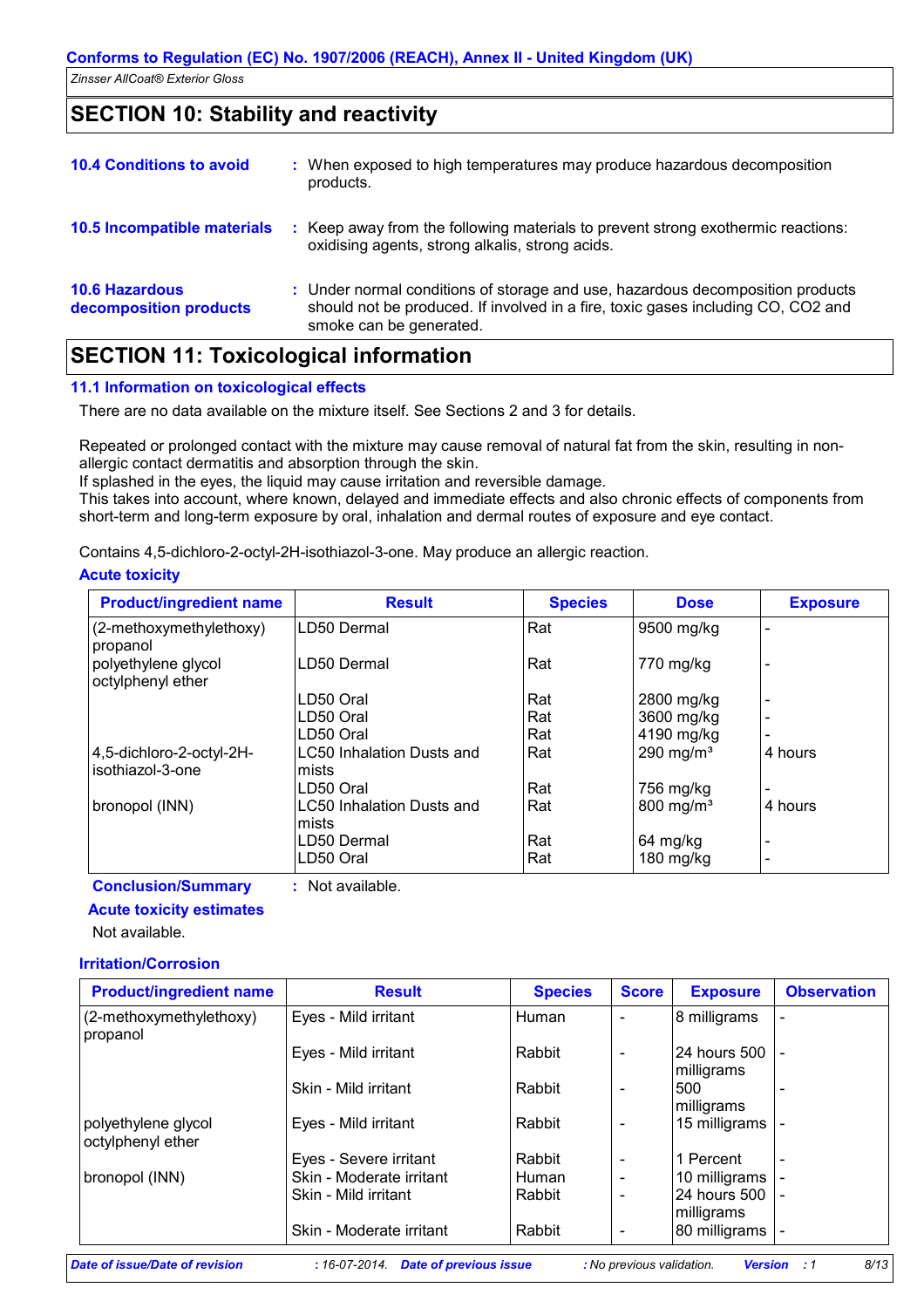# **SECTION 11: Toxicological information**

**Conclusion/Summary :** Not available.

#### **Sensitisation**

| <b>Product/ingredient name</b>        | <b>Route of</b><br>exposure | <b>Species</b> | <b>Result</b>   |
|---------------------------------------|-----------------------------|----------------|-----------------|
| $(2-methoxymethylethoxy)$<br>propanol | skin                        | Guinea pig     | Not sensitizing |

#### **Conclusion/Summary**

**Skin :** May cause an allergic skin reaction.

#### **Mutagenicity**

| <b>Product/ingredient name</b>                                                                         | Test               | <b>Experiment</b> | <b>Result</b> |
|--------------------------------------------------------------------------------------------------------|--------------------|-------------------|---------------|
| (2-methoxymethylethoxy)<br>propanol                                                                    | <b>OECD 471</b>    | Subject: Bacteria | Negative      |
| <b>Conclusion/Summary</b><br><b>Carcinogenicity</b>                                                    | $:$ Not available. |                   |               |
| <b>Conclusion/Summary</b><br><b>Reproductive toxicity</b>                                              | $:$ Not available. |                   |               |
| <b>Conclusion/Summary</b><br><b>Teratogenicity</b>                                                     | $:$ Not available. |                   |               |
| <b>Conclusion/Summary</b><br><b>Specific target organ toxicity (single exposure)</b><br>Not available. | : Not available.   |                   |               |
| Specific target organ toxicity (repeated exposure)<br>Not available.                                   |                    |                   |               |
| <b>Aspiration hazard</b>                                                                               |                    |                   |               |

Not available.

**Other information :**

: Not available.

### **SECTION 12: Ecological information**

#### **12.1 Toxicity**

There are no data available on the mixture itself. Do not allow to enter drains or watercourses.

| <b>Product/ingredient name</b>               | <b>Result</b>                                   | <b>Species</b>                              | <b>Exposure</b> |
|----------------------------------------------|-------------------------------------------------|---------------------------------------------|-----------------|
| (2-methoxymethylethoxy)<br>propanol          | Acute EC10 4168 mg/l                            | Bacteria - Pseudomonas putida               |                 |
|                                              | Chronic NOEC 0.5 mg/l                           | Daphnia spec.                               | 22 days         |
| polyethylene glycol<br>octylphenyl ether     | Acute EC50 210 µg/l Fresh water                 | Algae - Selenastrum sp.                     | 96 hours        |
|                                              | Acute LC50 10800 µg/l Marine water              | Crustaceans - Pandalus<br>montagui - Adult  | 48 hours        |
|                                              | Acute LC50 9.8 to 8600 µg/l Fresh<br>water      | Daphnia spec. - Daphnia<br>magna - Neonate  | 48 hours        |
|                                              | Acute LC50 7200 µg/l Fresh water                | Fish - Oncorhynchus mykiss                  | 96 hours        |
| 4,5-dichloro-2-octyl-2H-<br>isothiazol-3-one | Acute EC50 18 ppb Marine water                  | Algae - Skeletonema costatum                | 96 hours        |
|                                              | Acute EC50 0.003 mg/l Fresh water               | Algae - Pseudokirchneriella<br>subcapitata  | 72 hours        |
|                                              | Acute EC50 0.004 mg/l Fresh water               | Daphnia spec. - Daphnia<br>magna - Neonate  | 48 hours        |
|                                              | Acute EC50 5.22 to 7 ppb Fresh water            | Daphnia spec. - Daphnia magna   48 hours    |                 |
| Date of issue/Date of revision               | $:16-07-2014.$<br><b>Date of previous issue</b> | : No previous validation.<br><b>Version</b> | 9/13<br>:1      |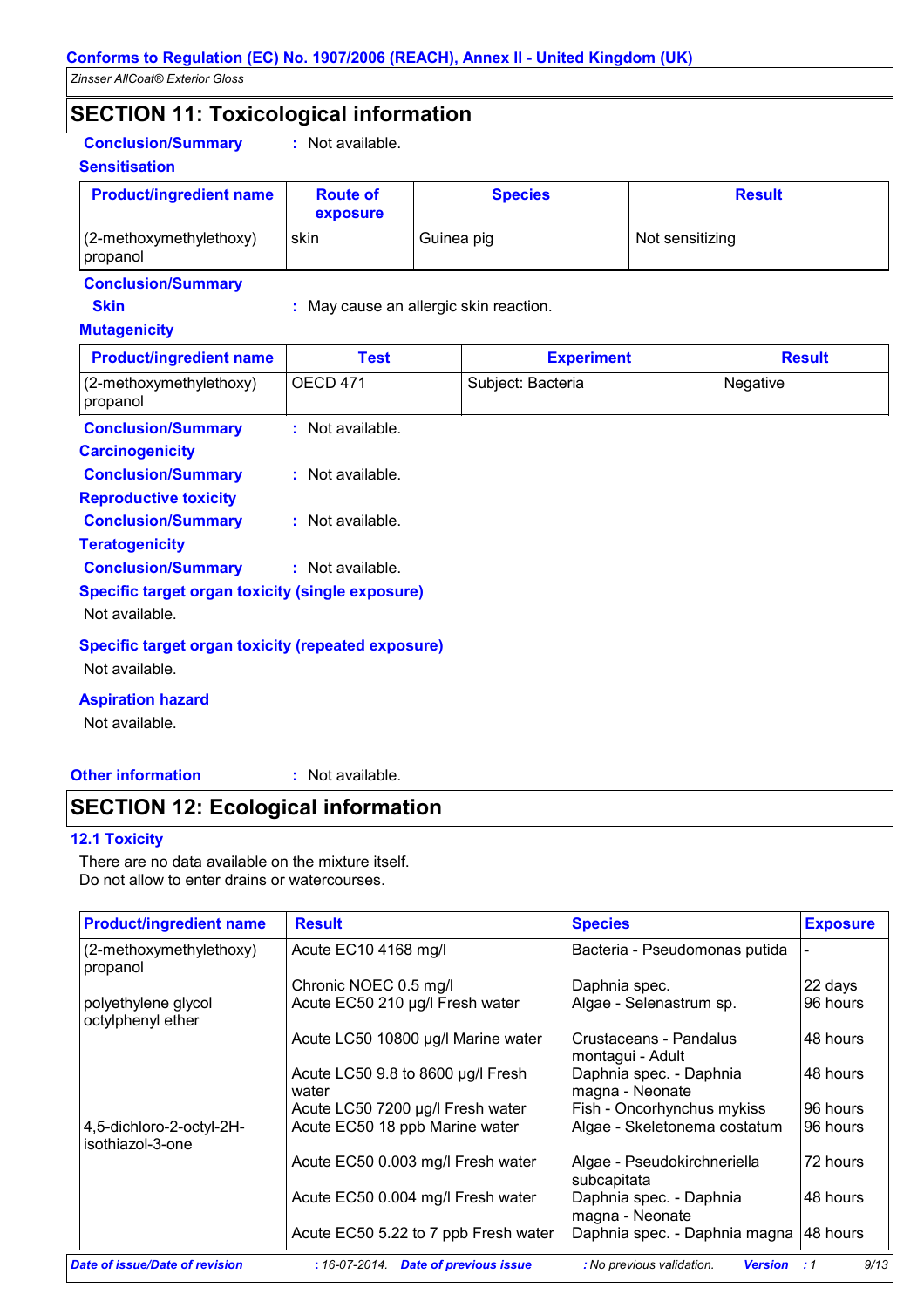# **SECTION 12: Ecological information**

|                | Acute LC50 22 µg/l Fresh water                                               | Crustaceans - Gammarus pulex      | 48 hours |
|----------------|------------------------------------------------------------------------------|-----------------------------------|----------|
|                | Acute LC50 14 to 26 ppb Fresh water                                          | <b>Fish - Lepomis macrochirus</b> | 96 hours |
|                | Acute LC50 2.7 to 3.3 ppb Fresh water   Fish - Oncorhynchus mykiss           |                                   | 96 hours |
| bronopol (INN) | Acute EC50 0.4 to 2.8 mg/l                                                   | Algae                             | 72 hours |
|                | Acute EC50 1.6 to 3.2 ppm Fresh water Daphnia spec. - Daphnia magna 48 hours |                                   |          |
|                | Acute LC50 36 to 51 ppm Fresh water                                          | <b>Fish - Lepomis macrochirus</b> | 96 hours |
|                | Acute LC50 20 ppm Fresh water                                                | <b>Fish - Oncorhynchus mykiss</b> | 96 hours |

**Conclusion/Summary :** Not available.

#### **12.2 Persistence and degradability**

| <b>Product/ingredient name</b>      | <b>Result</b><br><b>Test</b> |                          |                                                        | <b>Dose</b> |         | <b>Inoculum</b>         |
|-------------------------------------|------------------------------|--------------------------|--------------------------------------------------------|-------------|---------|-------------------------|
| (2-methoxymethylethoxy)<br>propanol | OECD 302B                    | 93 % - Readily - 13 days |                                                        |             |         |                         |
| bronopol (INN)                      | OECD 301F<br>OECD 301B       |                          | 75 % - Readily - 28 days<br>$>70$ % - Readily - 5 days |             |         |                         |
| <b>Conclusion/Summary</b>           | Not available.<br>÷.         |                          |                                                        |             |         |                         |
| <b>Product/ingredient name</b>      | <b>Aquatic half-life</b>     |                          | <b>Photolysis</b>                                      |             |         | <b>Biodegradability</b> |
| (2-methoxymethylethoxy)<br>propanol |                              |                          | $>50\%$ ; <1 day(s)                                    |             | Readily |                         |
| bronopol (INN)                      |                              |                          |                                                        |             | Readily |                         |

#### **12.3 Bioaccumulative potential**

| <b>Product/ingredient name</b>                   | <b>LogP</b> <sub>ow</sub> | <b>BCF</b> | <b>Potential</b> |
|--------------------------------------------------|---------------------------|------------|------------------|
| $(2$ -methoxymethylethoxy)<br>propanol           | $-0.35$                   | < 100      | l low            |
| $ 4,5$ -dichloro-2-octyl-2H-<br>isothiazol-3-one | 3.59                      |            | high             |
| bronopol (INN)                                   | 0.18                      |            | llow             |

| <b>12.4 Mobility in soil</b>                            |                       |
|---------------------------------------------------------|-----------------------|
| <b>Soil/water partition</b><br><b>coefficient (Koc)</b> | : Not available.      |
| <b>Mobility</b>                                         | : Nonvolatile liquid. |
| 12.5 Results of PBT and vPvB assessment                 |                       |

| <b>PBT</b>  | : Not applicable. |
|-------------|-------------------|
| <b>vPvB</b> | : Not applicable. |

**12.6 Other adverse effects** : No known significant effects or critical hazards.

# **SECTION 13: Disposal considerations**

#### **Hazardous waste :** Yes. **Methods of disposal : 13.1 Waste treatment methods Product** The generation of waste should be avoided or minimised wherever possible. Disposal of this product, solutions and any by-products should at all times comply with the requirements of environmental protection and waste disposal legislation and any regional local authority requirements. Dispose of surplus and nonrecyclable products via a licensed waste disposal contractor. Waste should not be disposed of untreated to the sewer unless fully compliant with the requirements of all authorities with jurisdiction. *Date of issue/Date of revision* **:** *16-07-2014. Date of previous issue : No previous validation. Version : 1 10/13*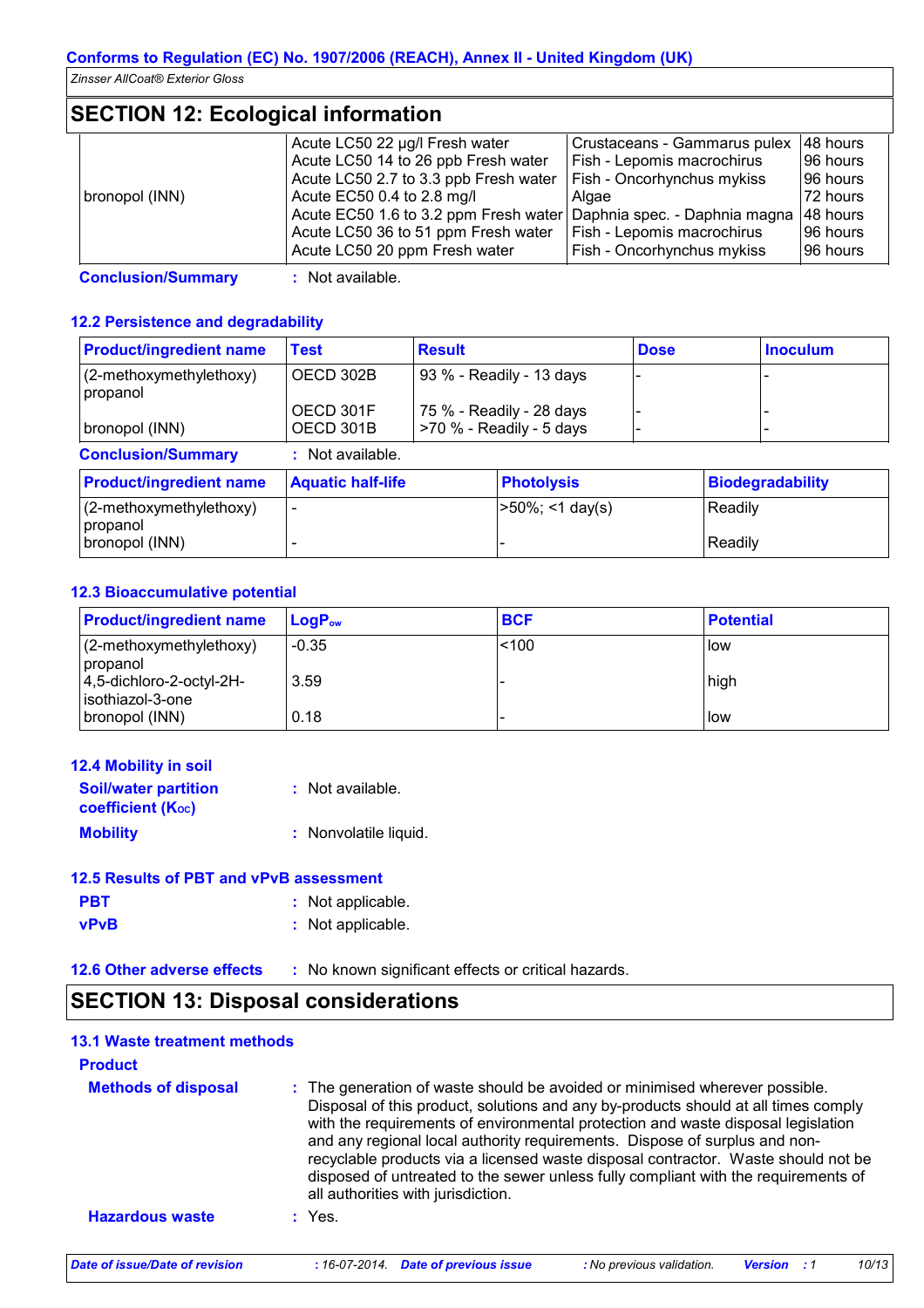# **SECTION 13: Disposal considerations**

| <b>Disposal considerations</b> | Do not allow to enter drains or watercourses.                                      |
|--------------------------------|------------------------------------------------------------------------------------|
|                                | Dispose of according to all federal, state and local applicable regulations.       |
|                                | If this product is mixed with other wastes, the original waste product code may no |
|                                | longer apply and the appropriate code should be assigned.                          |
|                                | For further information, contact your local waste authority.                       |

#### **European waste catalogue (EWC)**

The European Waste Catalogue classification of this product, when disposed of as waste, is:

| <b>Waste code</b>              | <b>Waste designation</b>                                                                                                                                                                                                                                                                                                                     |  |  |
|--------------------------------|----------------------------------------------------------------------------------------------------------------------------------------------------------------------------------------------------------------------------------------------------------------------------------------------------------------------------------------------|--|--|
| 08 01 15*                      | aqueous sludges containing paint or varnish containing organic solvents or other<br>dangerous substances                                                                                                                                                                                                                                     |  |  |
| <b>Packaging</b>               |                                                                                                                                                                                                                                                                                                                                              |  |  |
| <b>Methods of disposal</b>     | : The generation of waste should be avoided or minimised wherever possible. Waste<br>packaging should be recycled. Incineration or landfill should only be considered<br>when recycling is not feasible.                                                                                                                                     |  |  |
| <b>Disposal considerations</b> | : Using information provided in this safety data sheet, advice should be obtained from<br>the relevant waste authority on the classification of empty containers.<br>Empty containers must be scrapped or reconditioned.<br>Not emptied containers are hazardous waste.                                                                      |  |  |
| <b>Special precautions</b>     | : This material and its container must be disposed of in a safe way. Care should be<br>taken when handling emptied containers that have not been cleaned or rinsed out.<br>Empty containers or liners may retain some product residues. Avoid dispersal of<br>spilt material and runoff and contact with soil, waterways, drains and sewers. |  |  |

# **SECTION 14: Transport information**

|                                           | <b>ADR/RID</b>           | <b>IMDG</b>    | <b>IATA</b>              |
|-------------------------------------------|--------------------------|----------------|--------------------------|
| 14.1 UN number                            | Not regulated.           | Not regulated. | Not regulated.           |
| 14.2 UN proper<br>shipping name           | $\blacksquare$           |                | $\overline{\phantom{a}}$ |
| <b>14.3 Transport</b><br>hazard class(es) | $\overline{\phantom{a}}$ |                | $\overline{\phantom{a}}$ |
| 14.4 Packing<br>group                     | $\overline{\phantom{0}}$ |                | $\overline{\phantom{a}}$ |
| 14.5<br><b>Environmental</b><br>hazards   | No.                      | No.            | No.                      |
| <b>Additional</b><br>information          | $\overline{\phantom{0}}$ |                | $\overline{\phantom{a}}$ |

**user**

**14.6 Special precautions for : Transport within user's premises: always transport in closed containers that are** upright and secure. Ensure that persons transporting the product know what to do in the event of an accident or spillage.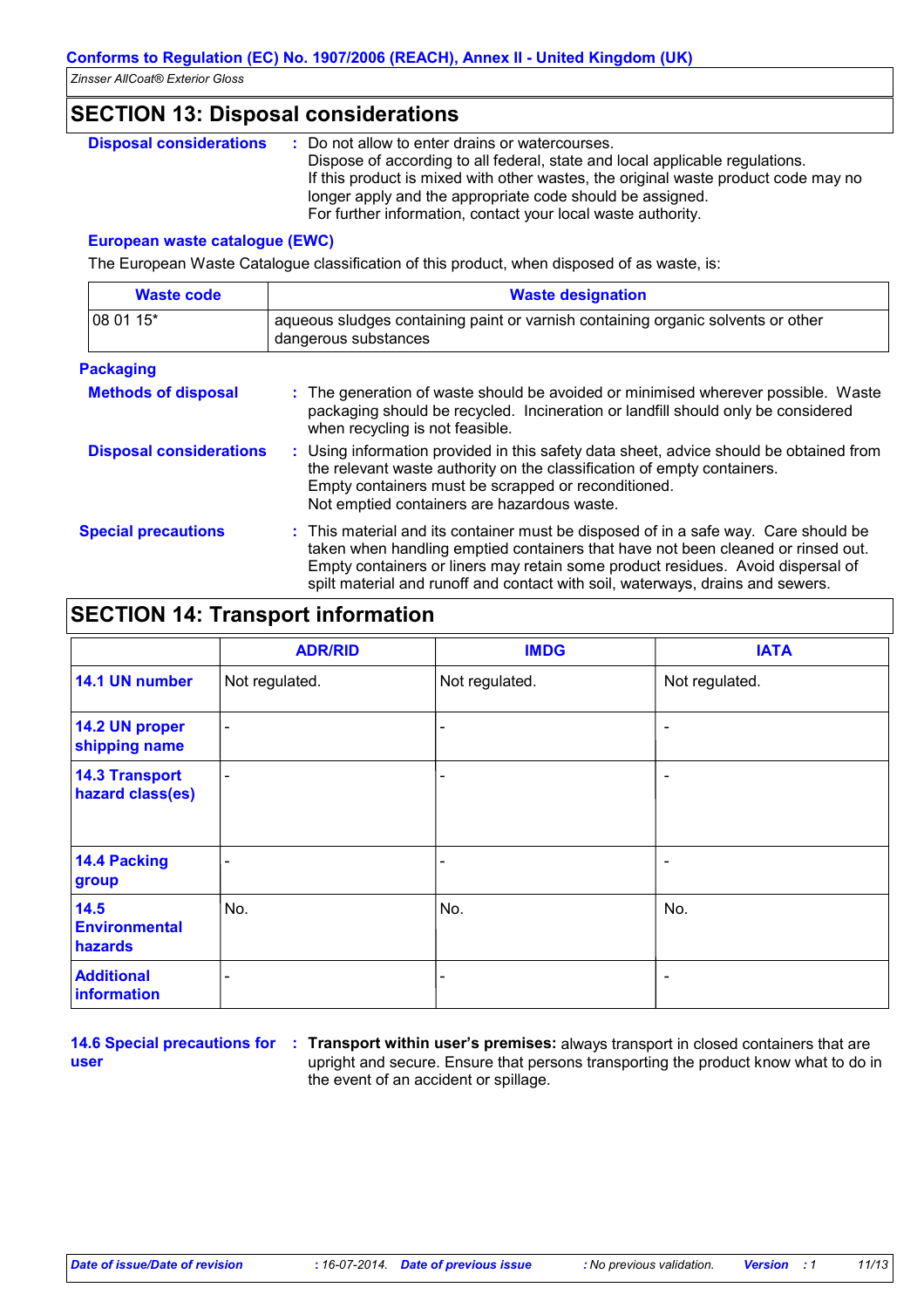### **SECTION 15: Regulatory information**

#### **15.1 Safety, health and environmental regulations/legislation specific for the substance or mixture**

The information contained in this safety data sheet does not constitute the user's own assessment of workplace risks, as required by other health and safety legislation. The provisions of the national health and safety at work regulations apply to the use of this product at work.

**CN code :** 3209 10 00

**EU Regulation (EC) No. 1907/2006 (REACH)**

#### **Annex XIV - List of substances subject to authorisation**

#### **Annex XIV**

None of the components are listed.

| <b>Substances of very high concern</b> |  |
|----------------------------------------|--|
|                                        |  |

| None of the components are listed. |
|------------------------------------|
|------------------------------------|

| <b>Annex XVII - Restrictions</b><br>on the manufacture,<br>placing on the market<br>and use of certain<br>dangerous substances,<br>mixtures and articles | : Not applicable.                                                                                                                                                                          |
|----------------------------------------------------------------------------------------------------------------------------------------------------------|--------------------------------------------------------------------------------------------------------------------------------------------------------------------------------------------|
| <b>Other EU regulations</b>                                                                                                                              |                                                                                                                                                                                            |
| <b>VOC for Ready-for-Use</b><br><b>Mixture</b>                                                                                                           | : IIA/d. Interior/exterior trim and cladding paints for wood and metal. EU limit value for<br>this product: 150g/l (2007) 130g/l (2010.)<br>This product contains a maximum of 35 g/l VOC. |
| <b>Europe inventory</b>                                                                                                                                  | : Not determined.                                                                                                                                                                          |
| <b>National regulations</b>                                                                                                                              |                                                                                                                                                                                            |
| <b>15.2 Chemical Safety</b><br><b>Assessment</b>                                                                                                         | : This product contains substances for which Chemical Safety Assessments are still<br>required.                                                                                            |

### **SECTION 16: Other information**

 $\nabla$  Indicates information that has changed from previously issued version.

| <b>Abbreviations and</b><br>acronyms | $\therefore$ ATE = Acute Toxicity Estimate<br>CLP = Classification, Labelling and Packaging Regulation [Regulation (EC) No.<br>1272/2008] |
|--------------------------------------|-------------------------------------------------------------------------------------------------------------------------------------------|
|                                      | DMEL = Derived Minimal Effect Level                                                                                                       |
|                                      | DNEL = Derived No Effect Level                                                                                                            |
|                                      | EUH statement = CLP-specific Hazard statement                                                                                             |
|                                      | PBT = Persistent, Bioaccumulative and Toxic                                                                                               |
|                                      | PNEC = Predicted No Effect Concentration                                                                                                  |
|                                      | <b>RRN = REACH Registration Number</b>                                                                                                    |
|                                      | vPvB = Very Persistent and Very Bioaccumulative                                                                                           |

#### **Procedure used to derive the classification according to Regulation (EC) No. 1272/2008 [CLP/GHS]**

| <b>Classification</b>                                  |                                                                                                                             | <b>Justification</b>                                                                                                                                                                                                          |                                                                                                                                           |  |
|--------------------------------------------------------|-----------------------------------------------------------------------------------------------------------------------------|-------------------------------------------------------------------------------------------------------------------------------------------------------------------------------------------------------------------------------|-------------------------------------------------------------------------------------------------------------------------------------------|--|
| Skin Sens. 1, H317                                     |                                                                                                                             |                                                                                                                                                                                                                               | Expert judgment                                                                                                                           |  |
| <b>Full text of abbreviated H</b><br><b>statements</b> | : H301<br>H302<br>H310<br>H <sub>3</sub> 14<br>H <sub>315</sub><br>H317<br>H318<br>H <sub>331</sub><br>H335<br>H400<br>H410 | Toxic if swallowed.<br>Harmful if swallowed.<br>Fatal in contact with skin.<br>Causes skin irritation.<br>Causes serious eye damage.<br>Toxic if inhaled.<br>May cause respiratory irritation.<br>Very toxic to aquatic life. | Causes severe skin burns and eye damage.<br>May cause an allergic skin reaction.<br>Very toxic to aquatic life with long lasting effects. |  |